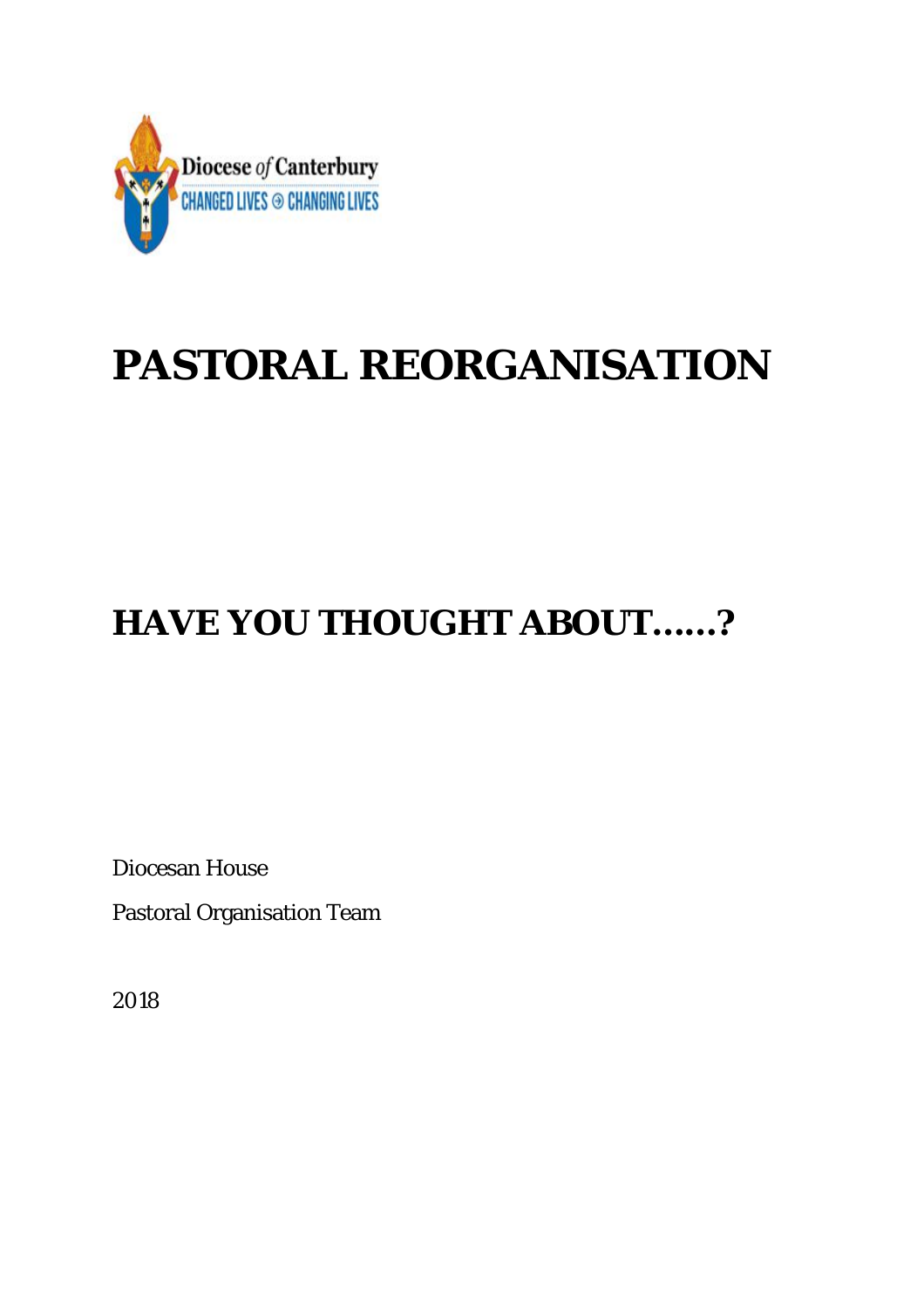### **THIS BOOKLET IS FOR:**

• Parishes that are considering or are already in pastoral reorganisations

### **IT AIMS TO:**

- Act as a checklist for things you must consider in a pastoral reorganisation
- Suggests things you MAY want to consider while you are reorganising
- Act as an aide-memoire for making sure all bases are covered as you make your way through the re-organisation
- Give information on the Diocesan "bigger picture" which may help the context in which you are working
- Help you! Not be a straitjacket for your own imagination & creativity

### **IT FOCUSES ON:**

| In the beginning                     | <b>Legal Matters</b>                   |
|--------------------------------------|----------------------------------------|
| Mission – vision, purpose $&$ values | Ministry – roles $&$ services          |
| <b>Structure &amp; Process</b>       | <b>Finance</b>                         |
| <b>Buildings &amp; Equipment</b>     | <b>Schools</b>                         |
| <b>Communications</b>                | <b>Culture &amp; Change Management</b> |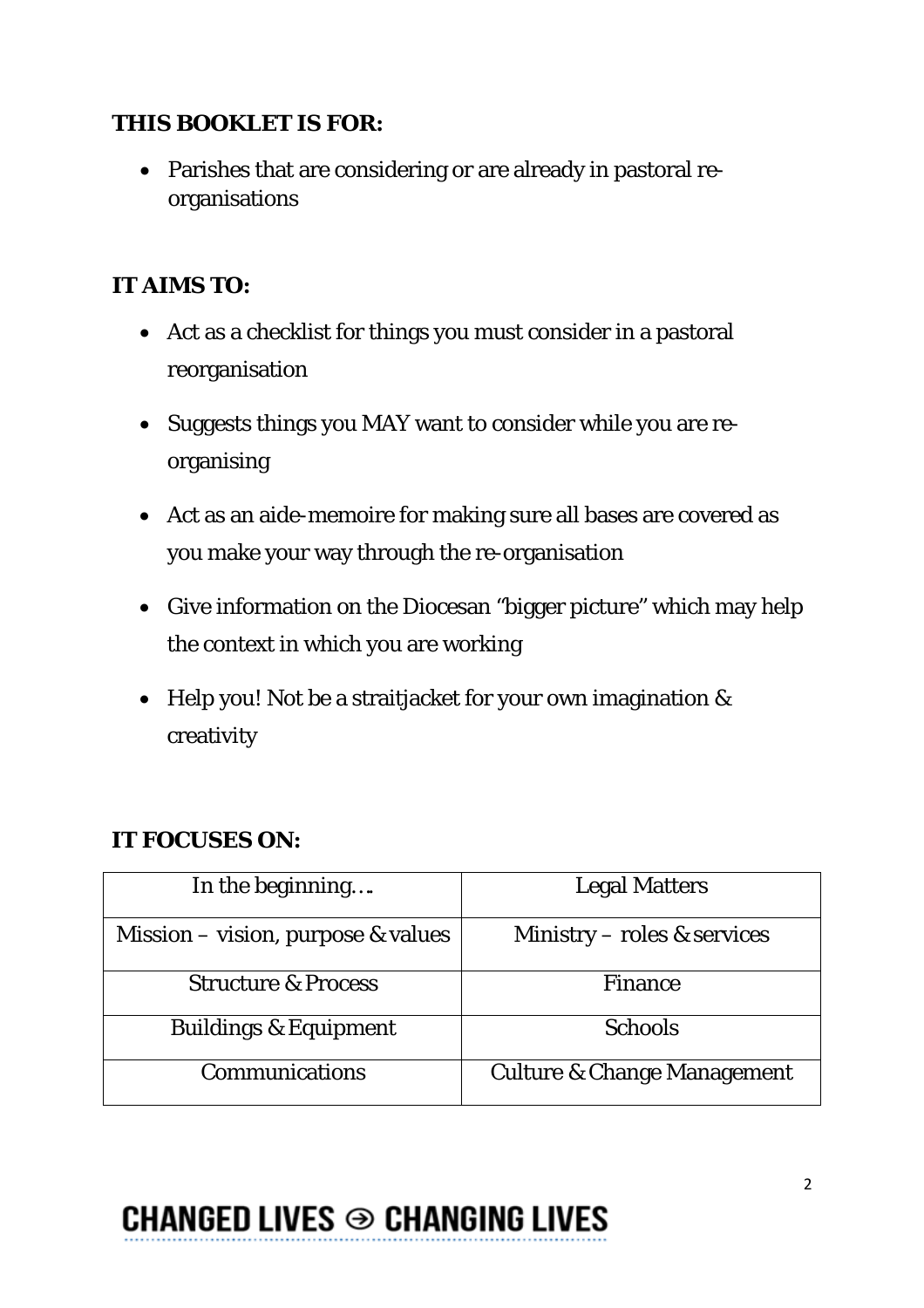### **CONTENTS PAGE**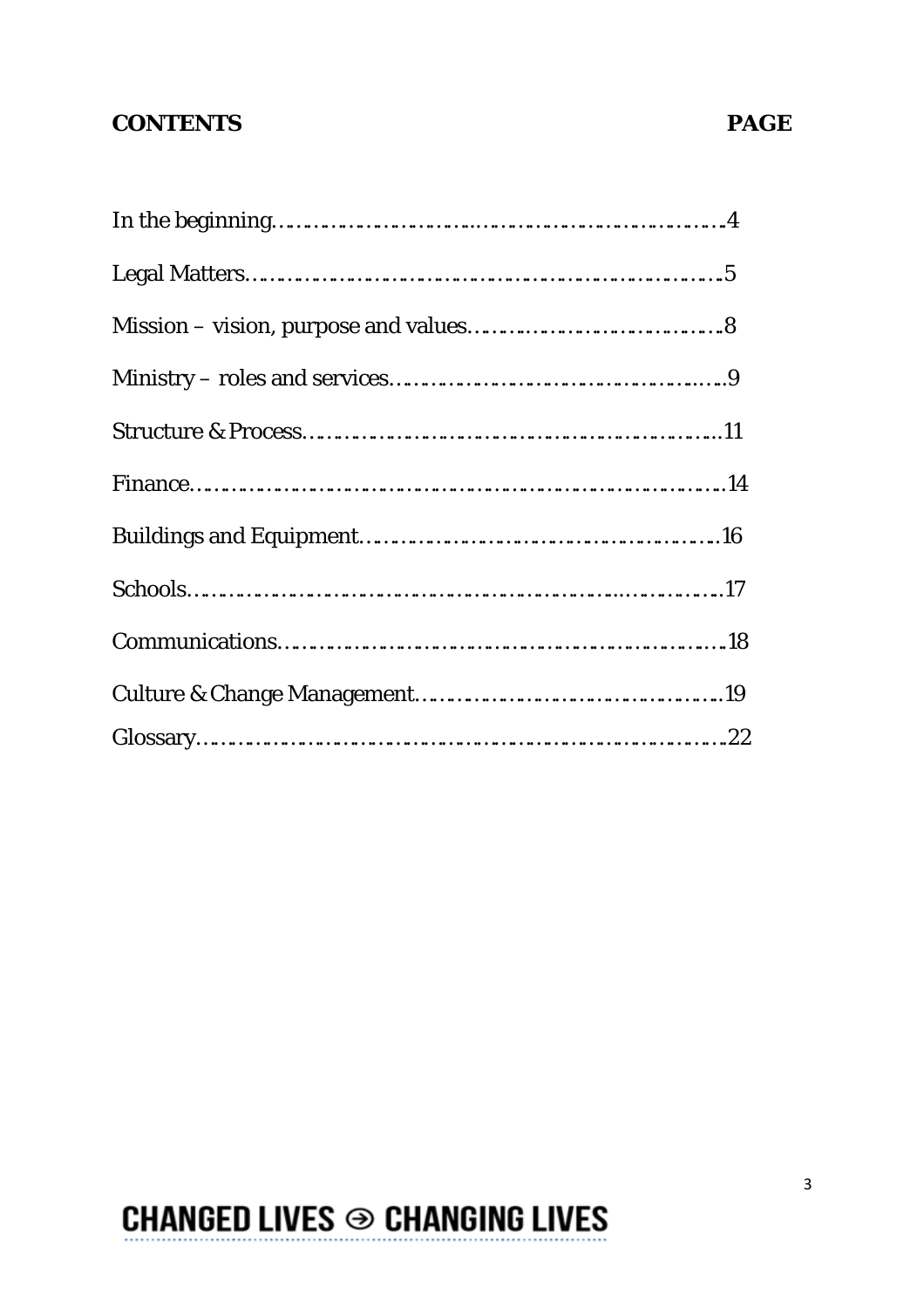### **IN THE BEGINNING…….please have a word…**

Whether your project or proposal is at an exploratory, thinking and scoping stage or it seems more as if it can take real shape **it is essential** that you contact your Archdeacon about what you have in mind. Along with your Archdeacon, your Area Dean and the Diocesan House Pastoral Secretary (contact details below) should also be engaged at the earliest possible stage. Discussions may already be taking place and your good ideas could contribute to them.

The Church of England seeks to be an inclusive church reaching out to all. Our organisation is geographically structured into parishes so that the church's ministry is available everywhere. Because Christianity has been present in England for a very long time, the Church of England lives within a body of church and state law that governs what it does. We have a legal process to change the arrangements that we make, better to serve the mission of the church and our life together. It is an open, consultative, public process.

Parishes may need to make changes pastorally to further mission and ministry in their communities. Types of pastoral change include:

- Boundary and name changes
- Creation of team and group ministries
- Creation of a united parish
- Declaring a church redundant
- Changes in the use of a church

Can we explain why we want to make a change?

Before proceeding with a change process it is important we can explain why we want to make a change. It can be helpful to explain to the wider public something of the theology of what we want to do, where we are coming from, the mission strategy that we wish to take up and the result we seek from making the change. There can be public interest and support for what we do and many people may be well disposed without having (yet) becoming actively involved. It may cause confusion and upset if people are unclear what we are about and how it will benefit the church's mission. It helps to dispel any suspicion that change is really about saving money. A clearly understood explanation of our goal is a great help.

At every stage of the process, ensure the right people are being consulted and communicated with – it really will save time and effort as things start to happen.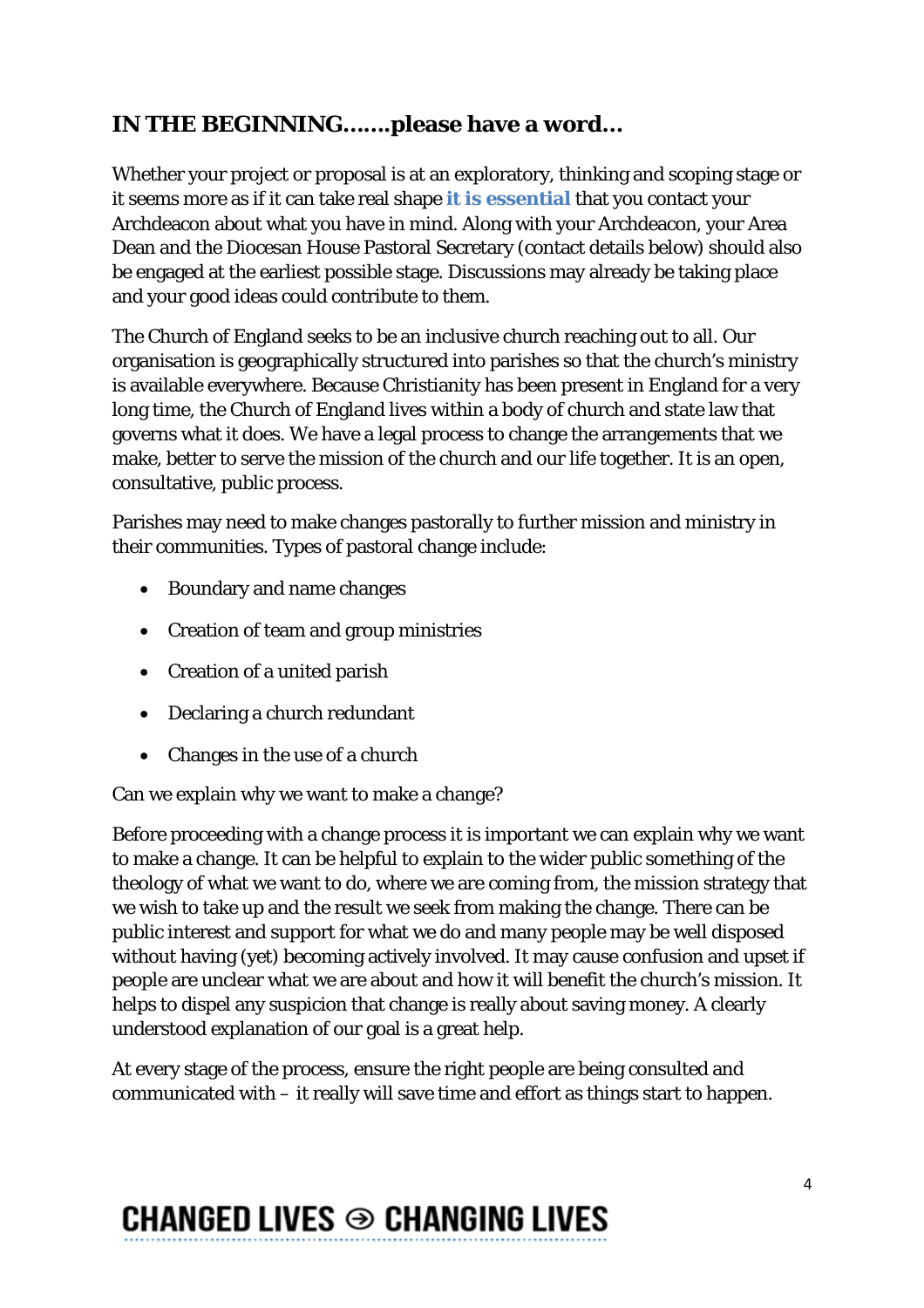### **LEGAL MATTERS**

#### **Making changes**

There are different but complementary ways to make changes. Finding how to take forward mission and ministry could lead to the use of several methods.

#### **A new approach?**

Perhaps we wish to set up something new. It could be a mission project aiming at a social group, or some aspect of community, at a distinct local community or even a project that relates to a particular social network.

#### **Should we change the parish system in your area?**

There are a range of changes, individually with others, we can make by Schemes and Orders under the Mission and Pastoral Measure 2011.

- Perhaps there has been re-development so that an area of your parish now relates to a different parish? We can alter the areas of parishes to make that change.
- Does a whole neighbourhood have a clear identity and an independent sense of place that is not reflected in the current arrangements? It could become a new parish.
- Do you want to join with another Church of England church? It could be a neighbour or even one further away? Perhaps a union of benefices and/or parishes would be appropriate.
- Would a collaborative ministry of a different kind be better for you? It could relate to wider areas of working together. It may be a Team Ministry or a Group Ministry would fit the bill.
- Now seems to be the wrong time to make a new appointment of an incumbent?
	- o If a major change could be desirable, or even if change could be explored, but what to do is not yet clear. If your incumbent is leaving, or has just left, it may not be helpful to press on with a new permanent appointment. 'Suspension of presentation' could provide a period to arrange for clergy to work with you for a time, whilst the way forward is worked through.

| Objective - what do you<br>want to do?                  | <b>Mechanism for</b><br><b>Change</b>                  | <b>Legislation</b>                          |
|---------------------------------------------------------|--------------------------------------------------------|---------------------------------------------|
| <b>New Mission Projects &amp;</b><br><b>Initiatives</b> | <b>Bishop's Mission</b><br>Order<br>Made by the Bishop | <b>Mission and Pastoral</b><br>Measure 2011 |
| <b>Changing Benefices</b>                               | <b>Scheme</b>                                          |                                             |
| <b>Team Ministry</b>                                    |                                                        |                                             |

#### **Examples of what we can do**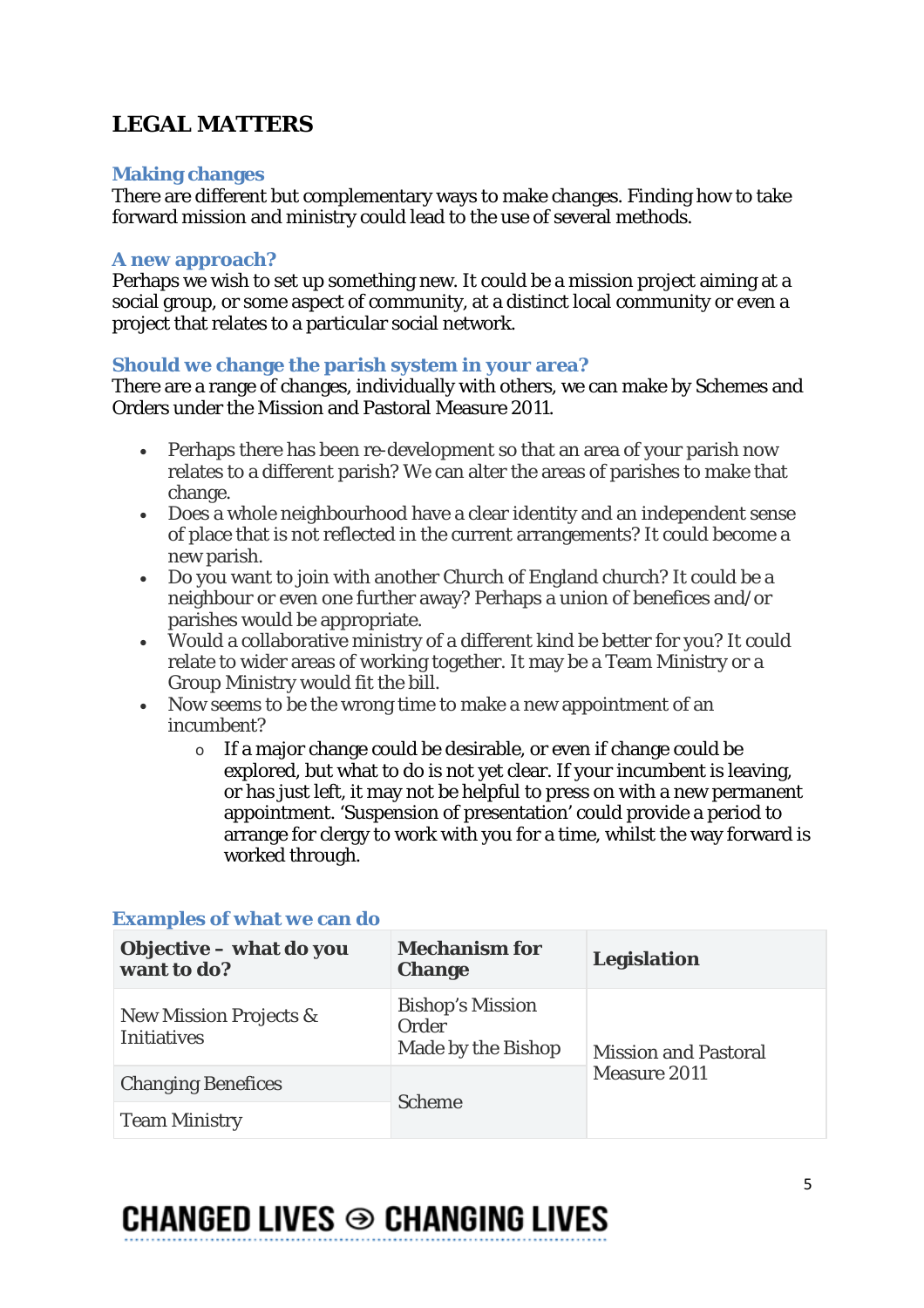| Objective – what do you<br>want to do?                         | <b>Mechanism for</b><br><b>Change</b>                                                                          | <b>Legislation</b> |
|----------------------------------------------------------------|----------------------------------------------------------------------------------------------------------------|--------------------|
| Any reorganisation except<br>closing a church                  | <b>By Pastoral Scheme</b><br>Made by Church<br><b>Commissioners</b>                                            |                    |
| Any reorganisation including<br>closing a church               | <b>Pastoral Church</b><br><b>Buildings Scheme</b><br>Made by Church<br>Commissioners                           |                    |
| For minor reorganisation<br>usually not affecting legal rights | <b>By Pastoral Order</b><br>Made by the Bishop                                                                 |                    |
| For minor reorganisation<br>usually not affecting legal rights | <b>By Pastoral Order</b><br>(Short Procedure)<br>Made by the Bishop<br>(with consent of<br>interested parties) |                    |
| <b>Changing Parishes</b>                                       |                                                                                                                |                    |
| <b>Group Ministry</b>                                          | <b>Scheme or Order</b>                                                                                         |                    |
| <b>Change Deanery</b>                                          |                                                                                                                |                    |
| <b>Change Archdeaconry</b>                                     |                                                                                                                |                    |
| <b>Suspend Presentation to a</b><br><b>Benefice</b>            | <b>Bishop's Notice</b>                                                                                         |                    |

#### **Summary of the process**

- 1. Start with Local Dialogue with Archdeacon and Area Deaneries
- 2. Pastoral Officer sends out a proposal for consultation
- 3. Pastoral Officer circulates a draft BMO/Order/Scheme for consultation
- 4. BMO/Order/Scheme/Suspension is made

#### **Notes on consultations**

- A fundamental principle of consultations is that no final decision is made until after due process.
- Consultations on other Orders and Schemes have a right of representation. If the Diocesan Bishop wishes the Order or Scheme to proceed and representation against is sustained, the matter is considered independently by the Church Commissioners Pastoral Committee. In some circumstances leave to Appeal may be sought.
- Consultations on Bishop's Mission Orders involve responses made to stages of consultation but do not have a right of independent consideration by the Church Commissioners. The final decision is for the Diocesan Bishop. The consent of the Mission Initiative Leader is always required to carry an Order forward.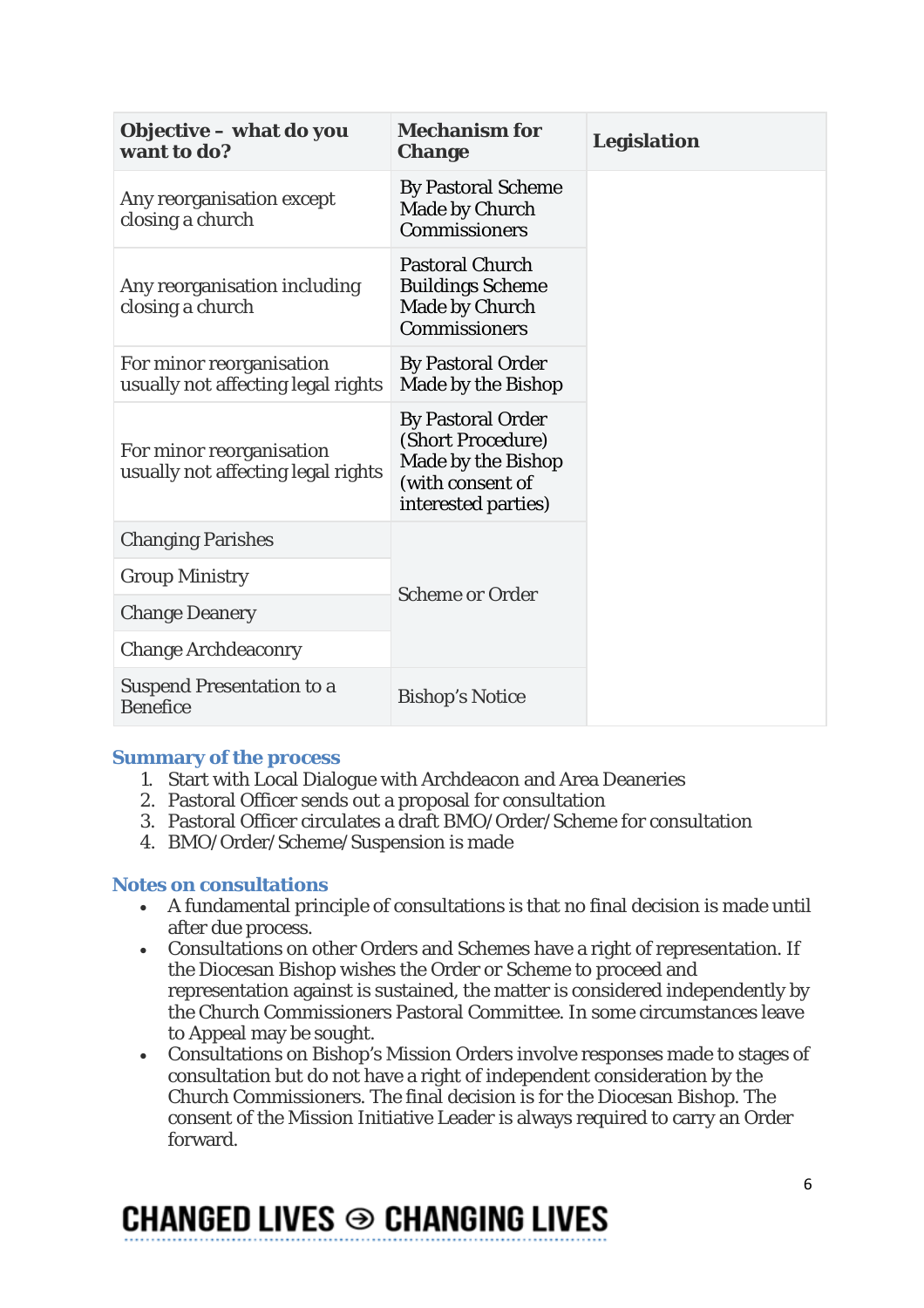• Consultation on Suspension of Presentation to a Benefice has a right of certain interested parties to request a meeting with the Bishop or his representative.

#### **Other helpful sites**

- Fresh [Expressions](http://www.freshexpressions.org.uk/guide/supporting/bmo/) information on Bishop's Mission Orders
- Church of [England](http://www.churchofengland.org/clergy-office-holders/pastoralandclosedchurches.aspx) information on the Mission and Pastoral Measure 2011

**Useful Contacts:** Diocesan House Pastoral Secretary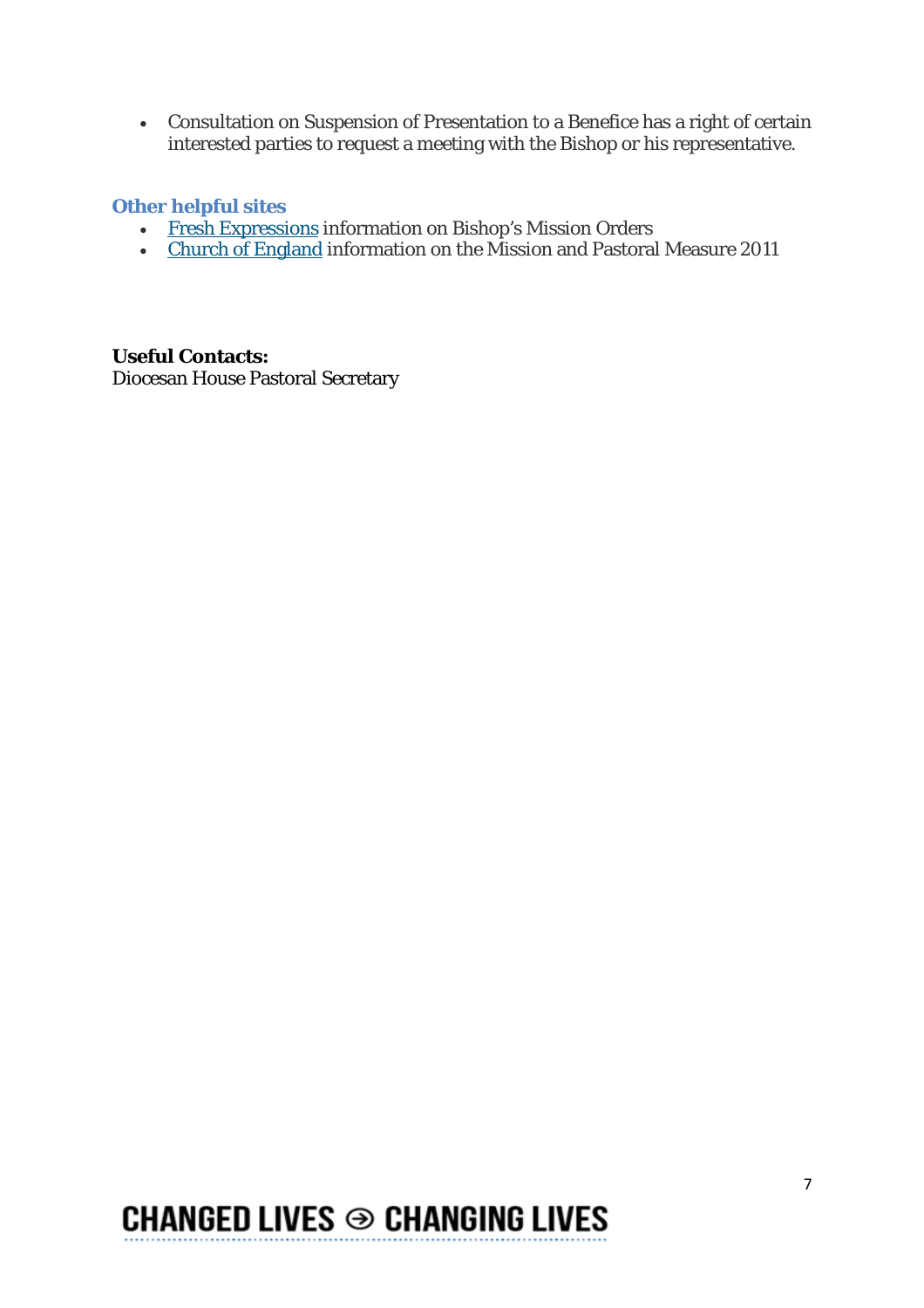### **MISSION – your vision, purpose and values**

The Diocesan Strategic Vision, Values, Objectives and goals can be found on the Diocesan website here: [https://www.canterburydiocese.org/new-strategy/.](https://www.canterburydiocese.org/new-strategy/) The Mission Action Planning tool may also be useful:

[https://www.canterburydiocese.org/growingministrytogether/direction-resources](https://www.canterburydiocese.org/growingministrytogether/direction-resources-for-action-planning-options/)[for-action-planning-options/.](https://www.canterburydiocese.org/growingministrytogether/direction-resources-for-action-planning-options/) It is worth spending time at the start of your Pastoral Reorganisation articulating what it is you want to be and how this is seen by the people you want to encounter God with you.

#### **Mission Statements**

A Mission statement defines your purpose - what you actually do. These statements are set in the present tense and explain why we exist as a body, both to our own people and to people outside it. Mission statements tend to be short, clear and powerful.

#### **Vision Statements**

Vision statements also define your purpose, but they focus on your goals and aspirations - where you want to be in the future. These statements are designed to be uplifting and inspiring. They can also be timeless: even if you change your strategy, the vision will often stay the same.

#### **Your Values**

Values are what support the vision, shape the culture, and reflect what the Church values. They are our principles, beliefs, or philosophy of values. The "*way we do things around here*". The values should be demonstrated in our behaviour and attitude to the work and to each other. They should definitely be seen in the way we achieve our vision, aim and objectives.

#### **Things to think about:**

- How will we reach out to an increasingly disconnected-from-church society?
- How will we rejuvenate and develop our people in their daily faith and mission?
- What is it we have done well and are doing well that we need to build on and continue to do?
- What is it we now need to stop doing as it no longer needed in our future?
- What do we need to start doing to show that we understand the context of the community we worship among and can reach out to it meaningfully?
- Are we offering the young people of our community something they can relate to and feel attracted to and would want to know more about?
- Does our churchmanship make all feel welcome as members of a universal church that is seeking the Kingdom of God in a prayerful, vibrant, joyful way?
- Why would anyone want to "come and join us?"

#### **Useful Contacts:**

Diocesan House Pastoral Secretary Diocesan House Ministry Officers – Neville Emslie, Steve Coneys & Peter Ingrams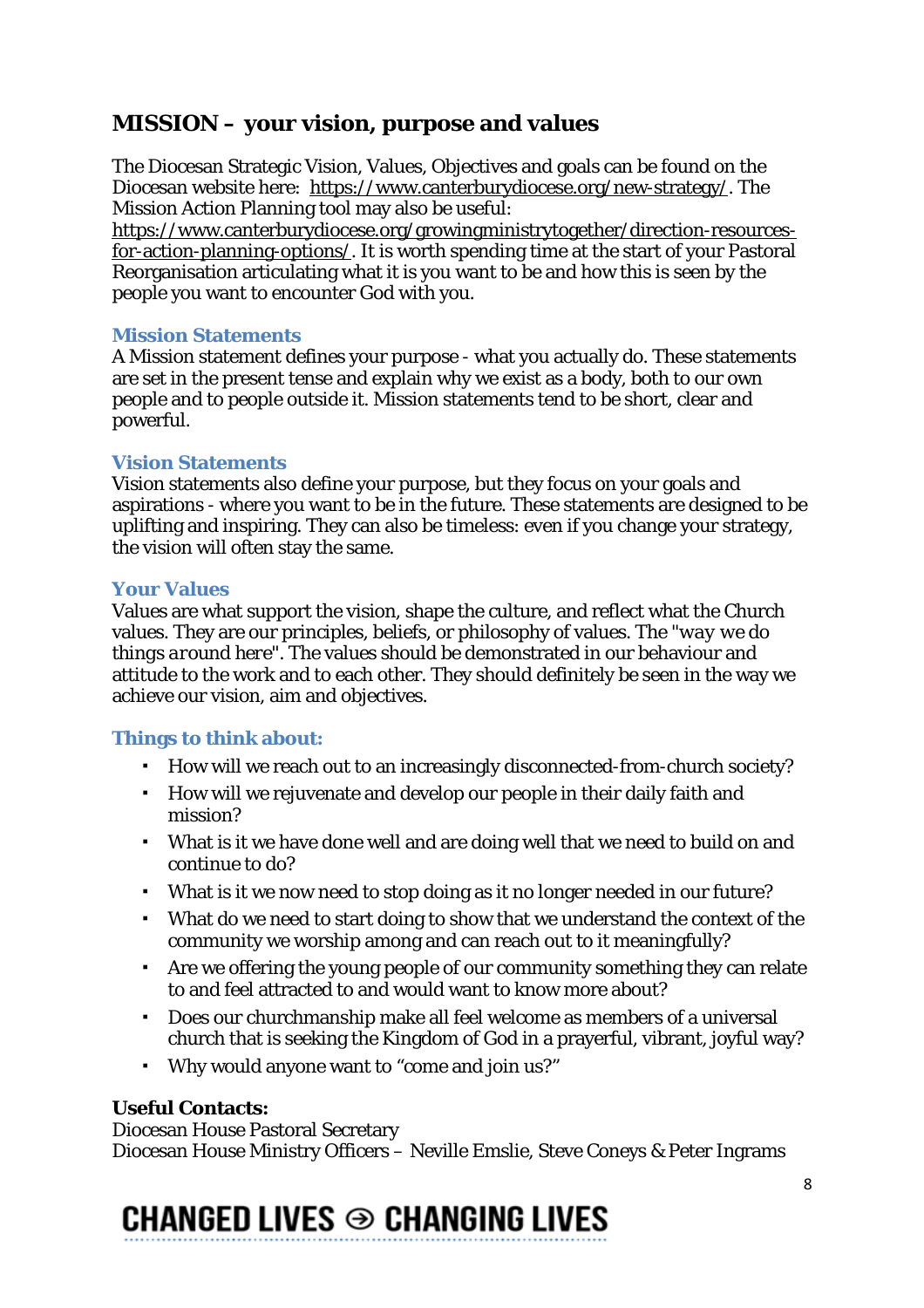### **MINISTRY**

Pastoral reorganisation is a God given opportunity to look at all the roles we need to serve our church now and grow our church for the future.

Leadership plays a significant role in the formation and health of Christian communities. Looking at the Early Church, the initial leaders were lay (Luke wryly notes that 'even priests came to the faith' [Acts 6.7]) but as time went on overseers (presbyters) emerged who offered leadership at the local level. These small communities became established throughout the Roman Empire, hubs of worship, prayer, catechesis and mission. As a diocese we are cultivating an environment of living faith, building community, and transforming lives, through growing the church numerically and spiritually, re-imagining ministry, and building partnerships that enrich communities.

These strategic priorities are dynamic, the verbs 'growing,' 're-imagining,' and 'building' stimulate, they save us from becoming sedentary, passive and assuming all is well.

This is a chance to "re-imagine" our ministries as we consider the potential our new pastoral scheme offers us with all the gifts and blessings from our community. It may be worth spending a little time at the start to consider:

- What is our mission asking from our ministries?
- What does our community want from us?
- What does it need from us?
- What do we need from the community?
- What is God asking us to do as disciples?
- What kind of leaders do we need to take us into the next stages of our discipleship and mission life?

The role of the ordained clergy and lay ministry has to change in order to make the most effective use of the gifts and skills we have available to us. The leadership model can no longer be of a lone "heroic leader" (if it ever was!) and has to be an enabling situational leader working in teams and groups with confident and committed members.

**Useful Contacts:** Diocesan House Pastoral Secretary Diocesan House Ministry Officers – Neville Emslie, Steve Coneys & Peter Ingrams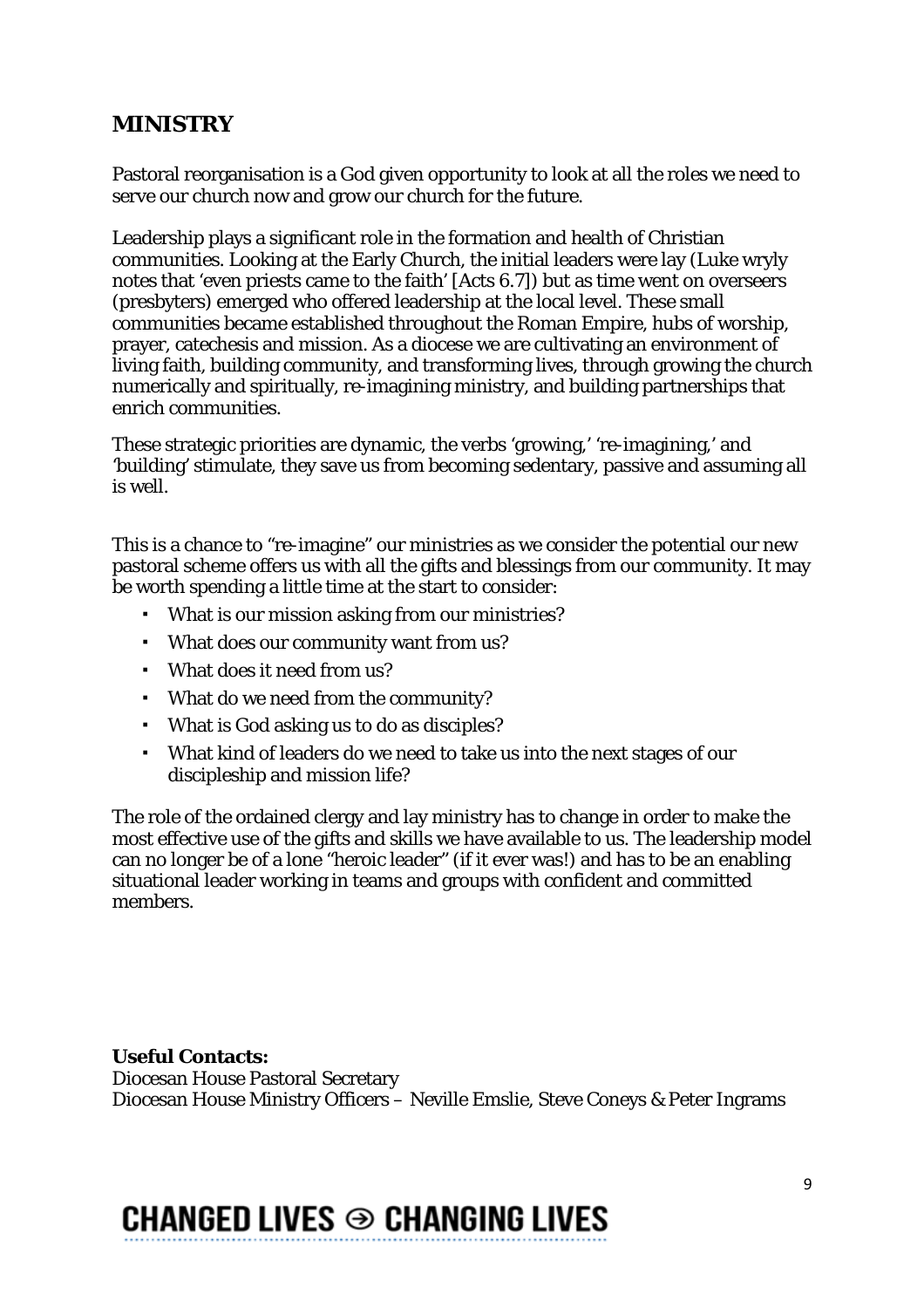### **GOVERNANCE - STRUCTURE & PROCESS**

Alongside the consultation on the formal aspects of the scheme it is important that consideration is given to how the team will work together for the flourishing of all. The legal scheme is the underpinning framework but there are many aspects of working together which it can't cover. To that end, a working group with representatives nominated by clergy from each of the parishes involved should be gathered together to look at how the team would work.

This group will take accountability for the overall direction the pastoral reorganisation is taking and the implementation needed. It doesn't necessarily have to be chaired by the ordained clergy member and it may want to have sub-groups with people who have specialist knowledge and interests i.e. finance or buildings.

The group will want to think about:

- Being made up of representatives from all the parishes involved
- Requesting and receiving guidance and advice from, and giving regular updates to, the Archdeacon
- Overseeing the implementation of the reorganisation making the best use of the gifts and skills available
- Keeping track of all that is happening and making sure everyone who needs to be engaged with, consulted and informed, are kept up to date
- Making sure all that is happening is legal and in line with the stated vision and aims of the Diocese Strategy & any Area Deanery plans

The work you will have done to describe your mission, vision, values and ministry needs will have started to identify:

#### **Your Goals**

A clear statement(s) of what is to be achieved over the next  $\underline{X}$  number of years. This should be measurable.

e.g. We want to be more diverse, courageously led and rooted in prayer.

#### **Your Objectives**

These are the "doing" or "how" statements by which the new structure's aims/goals will be achieved. They must be measurable.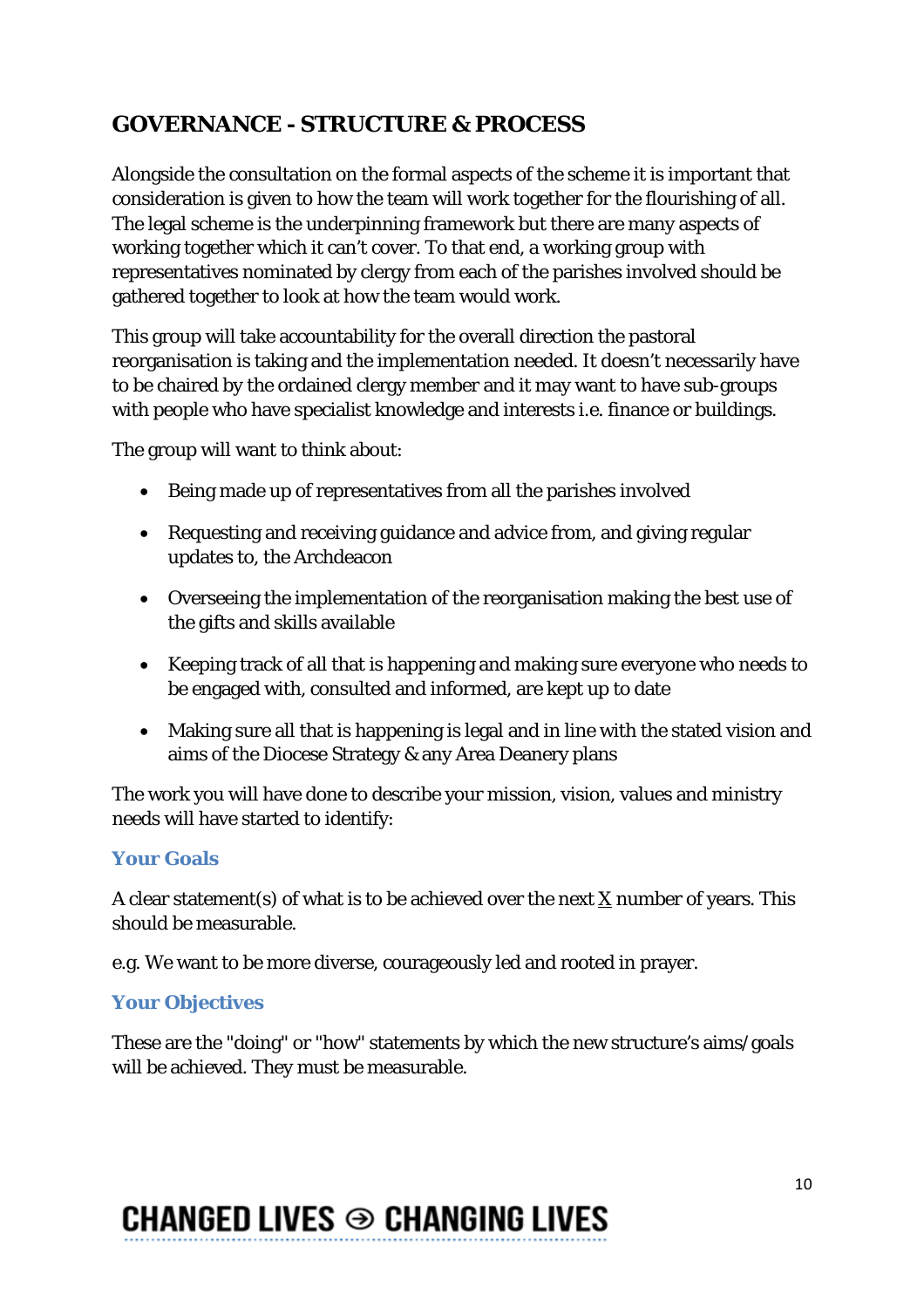e.g. In order to achieve our aim we will:

- grow our church numerically and spiritually
- re-imagine ministry for lay and ordained
- build partnerships that enrich communities

### **Your People**

The Pastoral Reorganisation is a wonderful opportunity to think afresh on how to make the roles and responsibilities within your parishes work most effectively for the vision, mission and goals you have identified.

You will want to consider:

#### **Wardens**

You will be considering those who will hold the legal responsibilities of Church Wardens and will have a parish wide leadership focus so they will not be elected to represent the views of any particular congregation or church. These Wardens could be assisted by local wardens in each of the local leadership teams. The function of the local wardens will continue to include the care of church fabric, the oversight of finance and the support of local ministry. The number of local wardens can be decided in each of the leadership teams according to need.

#### **PCC**

The purpose of the PCC will be to support the mission and ministry of the local leadership teams, to co-ordinate parish wide initiatives, to hold ultimate responsibility for the finances of the parish, to fulfil the statutory requirements of a PCC and to work with the mission and ministry team in developing the vision for your new team.

### **Mission and Ministry Team**

Who will form the mission and ministry team? Will they be a standing committee of the PCC managing the day to day affairs of the parish? What is their remit?

#### **Local Leadership Teams**

The PCC can delegate significant areas of its responsibility to local leadership teams. Do you want them? Who will be part of them? Will they be sub-groups of the PCC or DCC? What will they be responsible for and who will they be accountable to?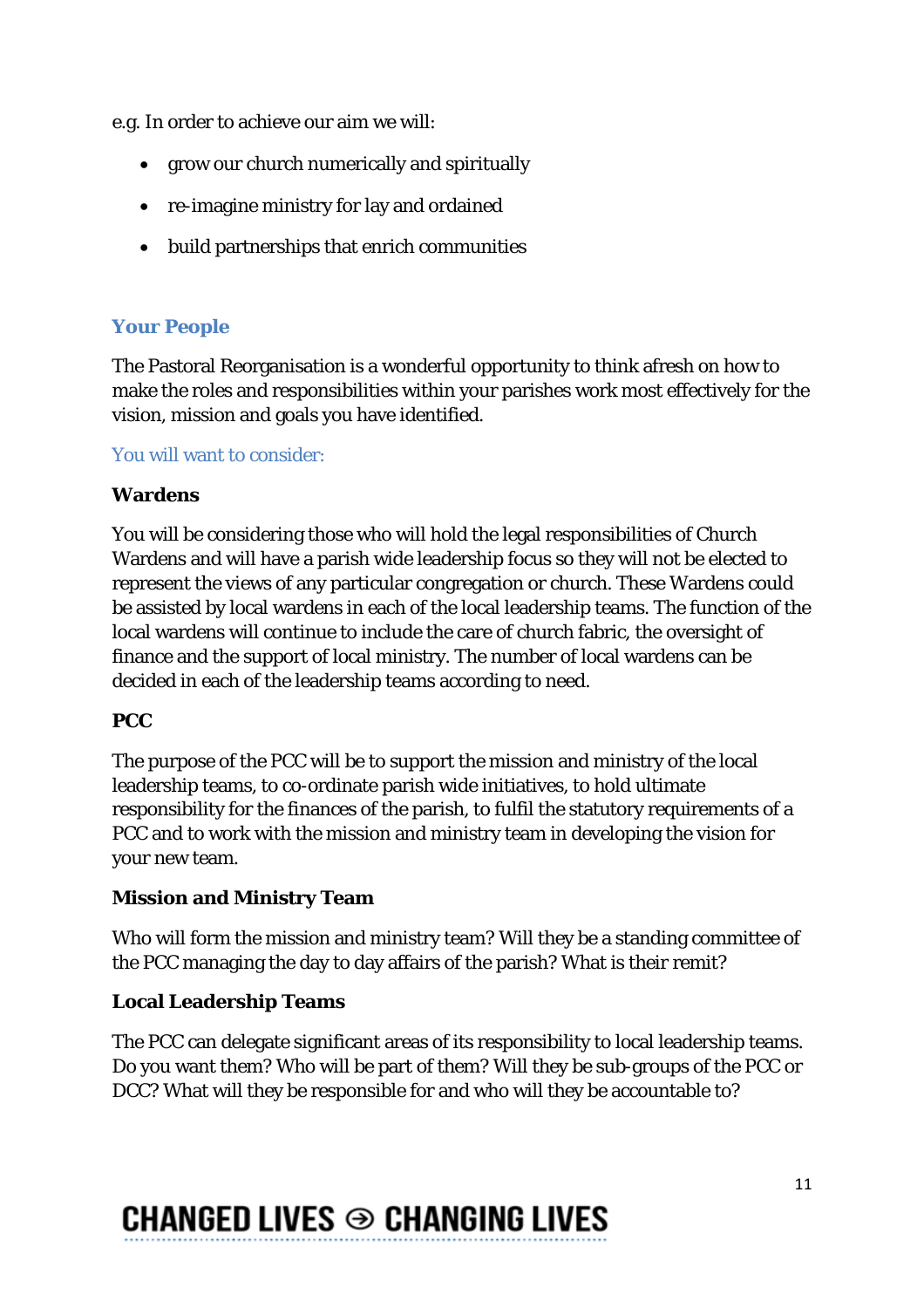#### **Other Roles to consider:**

- Treasurer
- Gift Aid Officer
- Deanery representatives
- Synod Representatives
- Schools Officers
- Children and Young People Officers

#### **And there may be others….**

This could be a time of great change as longstanding members of your community may choose to stand down to allow for new people to continue their work. Making sure the wisdom and experience of those who step down

**Useful Contacts:** Diocesan House Pastoral Secretary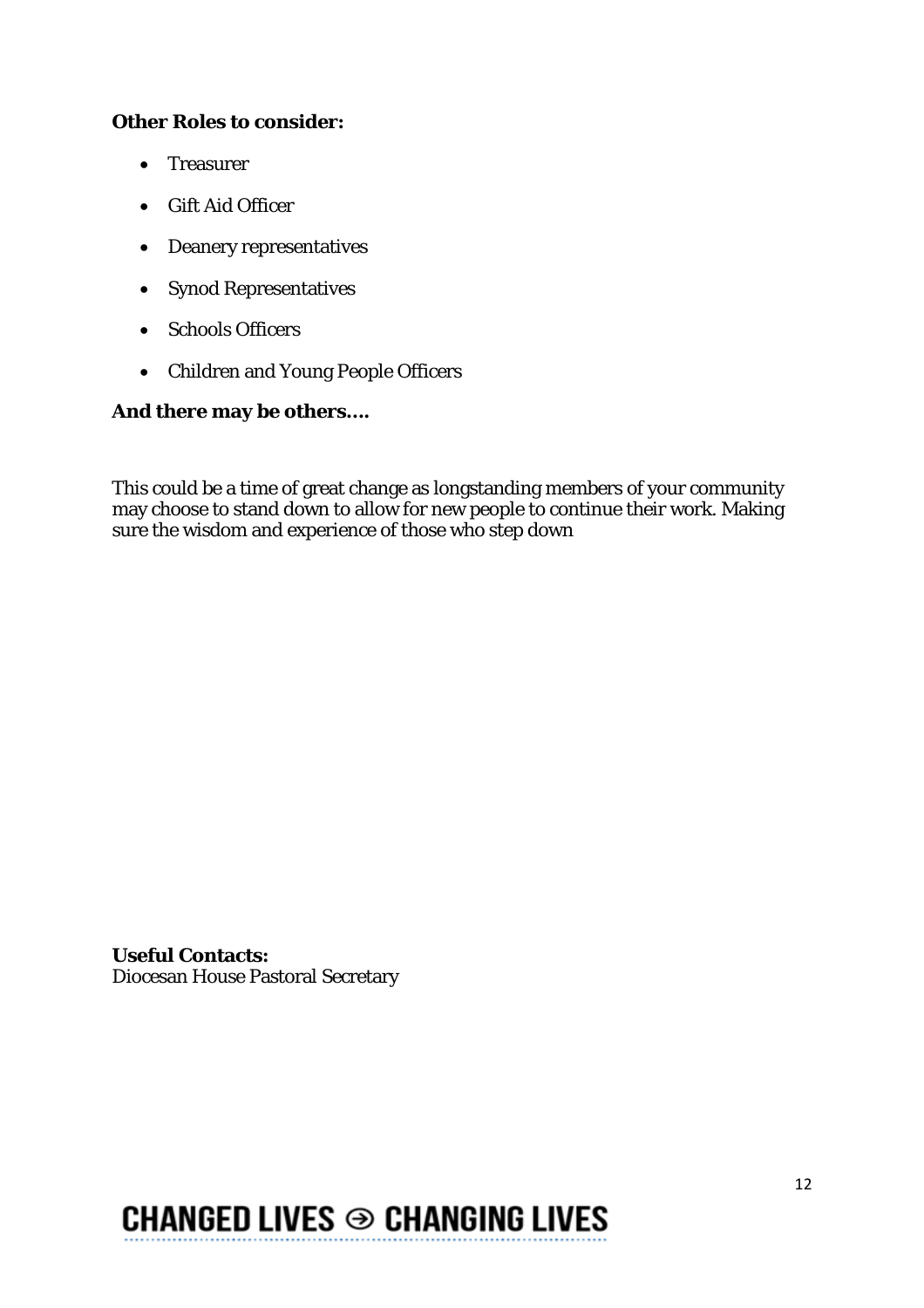#### **FINANCE**

#### **A Bit of Background - Accounting & Reporting**

All charities are expected to report clearly and fully on the money they receive and spend. The Charity Commission has clear rules on how charities should account for their finances, and for reporting these accounts. As charities, PCCs need to comply with this guidance.

Two different methods of accounting are permissible, depending on the gross income of the PCC: Receipts & Payments, or Accruals accounts.

#### **Receipts & Payments Accounts**

If the Gross Income of your PCC is less than £250,000 you can choose to prepare your accounts on a 'Receipts and Payments' basis. This is a simpler form of accounting which records cash moving in and out of the PCC's bank accounts during the financial year. You also still need to prepare a simple list of any assets and liabilities you may have.

#### **Accruals Accounts**

Parishes with gross incomes greater than £250,000 must produce accounts on the 'accruals' basis, which provides a more accurate view of the PCC's financial position.

#### **Producing the Trustees' Annual Report**

With each year's accounts, a PCC must present a Trustees' Annual Report. This will often be led by the PCC Secretary or the Incumbent. The Charity Commission has issued some rules on what must be covered. Helpful information is here: [https://www.gov.uk/government/publications/the-essential-trustee-what-you](https://www.gov.uk/government/publications/the-essential-trustee-what-you-need-to-know-cc3)[need-to-know-cc3](https://www.gov.uk/government/publications/the-essential-trustee-what-you-need-to-know-cc3)

#### **External scrutiny**

A PCC's Annual Report & Accounts must receive external scrutiny. Most PCCs should be independently examined, although the largest PCCs will require a full independent audit examination by a member of a recognised professional accounting body.

#### **The New PCC**

All parishes must agree that there will only be one set of accounts in the name of the new PCC before the pastoral reorganisation can go ahead. Individual parties must prepare individual accounts to the date the reorganisation becomes effective, after which, only one set of accounts should be prepared. The total reserves of the individual parishes will be the same as the opening reserves of the new parish.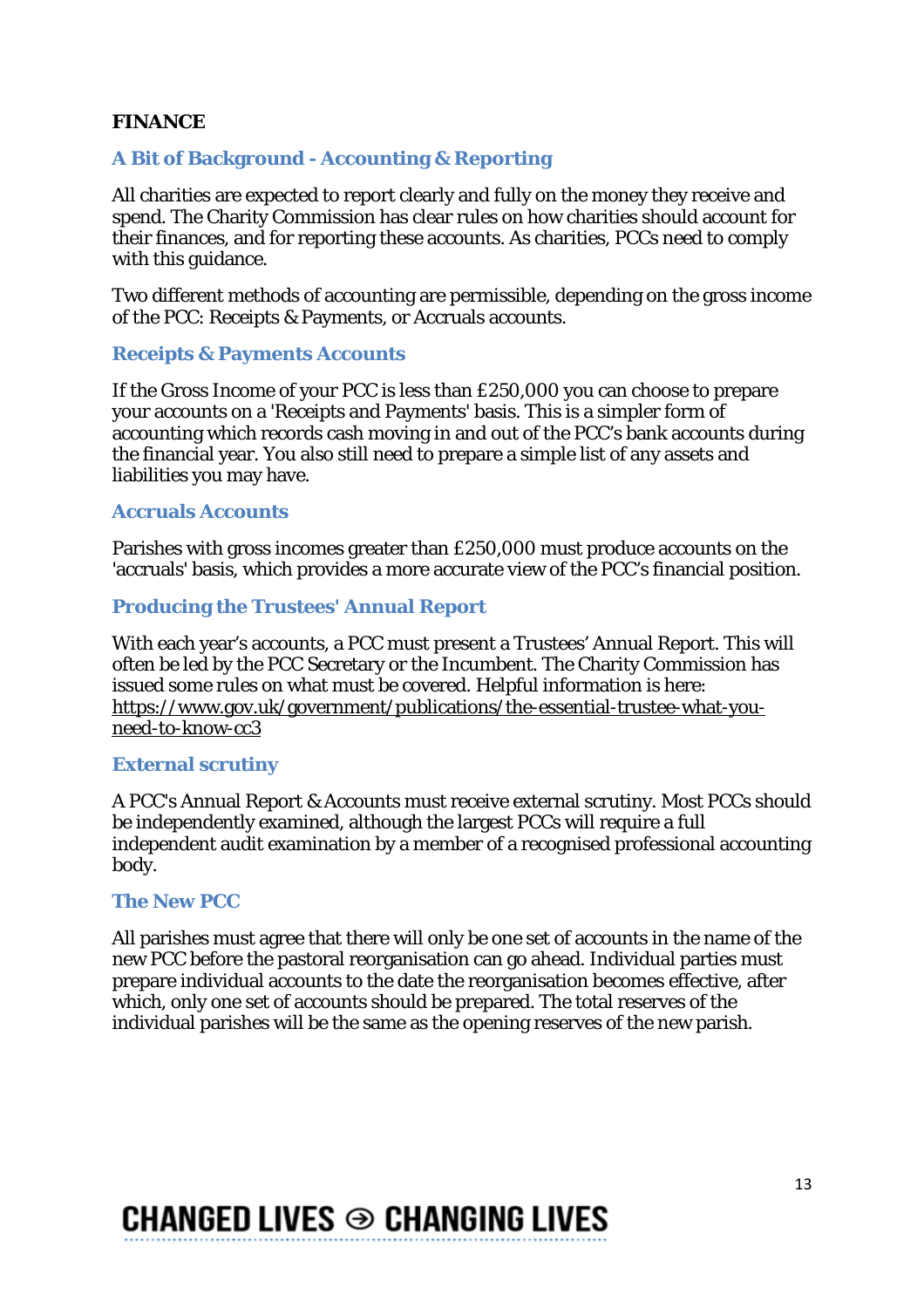#### **Things to consider:**

- A review of all financial accounts held by all parishes involved
- A compilation of all financial investments held
- Identification of all debtors and creditors
- Listing of all assets and liabilities
- Compilation of all known annual or other regular payments including parish share for each parish
- Forecasts of income (earned and unearned) over the next 5 years for all parishes
- Listing of any covenants, legacies, other particular arrangements that may exist particular to any one parish through historical legislation, personal legacy or other canonical instances

### **With a view to discussing:**

- How healthy are the finances of the potential new pastoral scheme as a whole?
- How will the parishes operate their financial systems as a single unit?
- What will this mean for parish share?
- How will the day-to-day revenue expenditure be authorised, managed and recorded?
- How will the capital expenditure be authorised, managed and recorded?

### **Useful Contacts:**

Diocesan House Director of Finance - Doug Gibb

Diocesan House Management Accountant – Jeff Green

Diocesan House Assistant Accountant (Expenditure) – Debbie Parks

Diocesan House Assistant Accountant (Income) - Clare Larter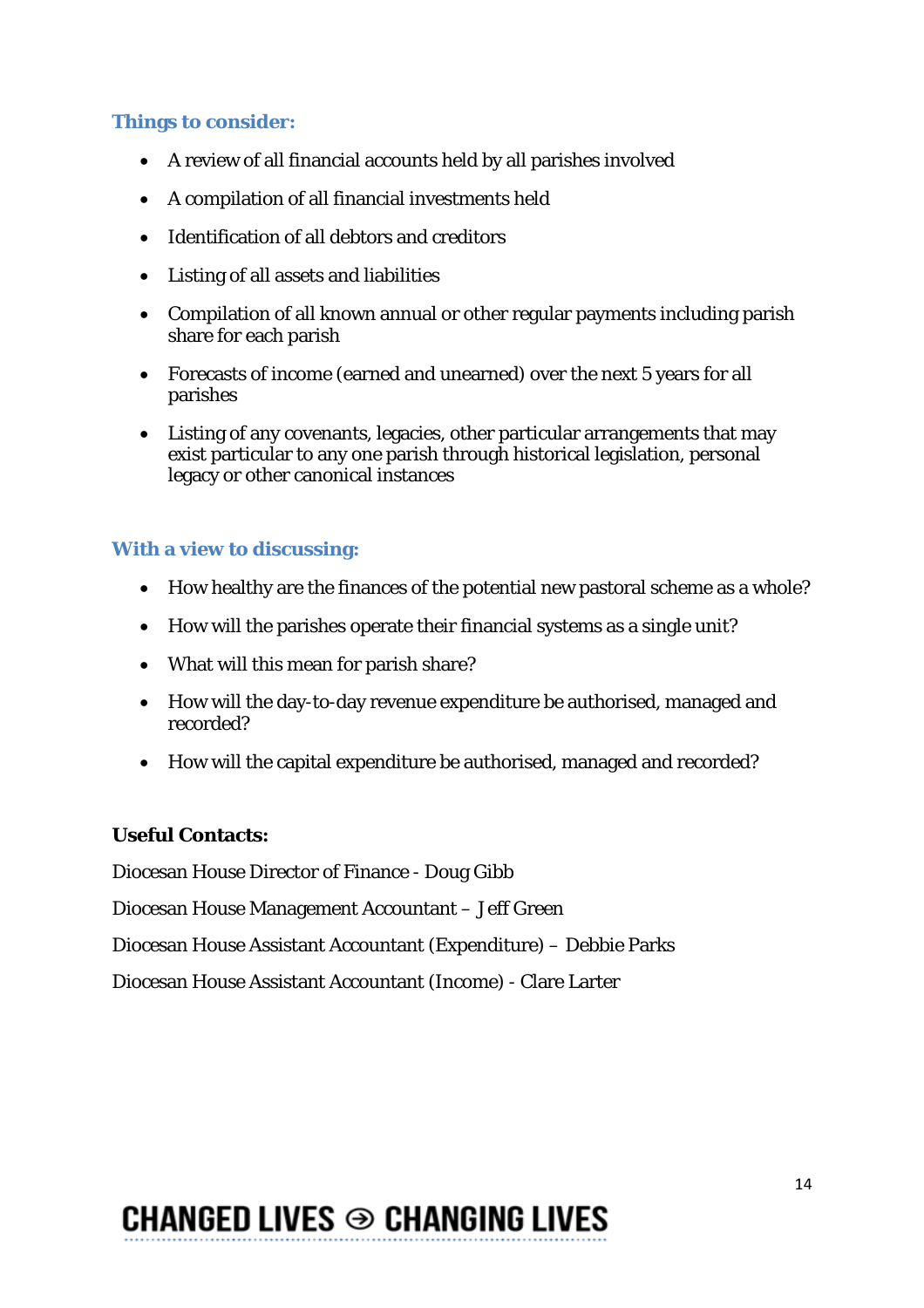### **BUILDINGS & EQUIPMENT**

#### **Buildings**

At the start of the pastoral reorganisation it will be helpful to do a stock-take of the buildings in all the parishes concerned:

- Which buildings are you responsible for?
- Which buildings will be affected by the potential change?
- How will they be affected?
- What form of contractual agreement do you have for those buildings? Are they rented, freehold, leasehold or?
- What restrictions, time deadlines, contract obligations arise from these contracts?
- What limitations do you have in terms of Church regulations?
- What state of repair are the buildings in? Are there existing maintenance programmes?
- What recommendations for the maintenance of and repairs to your church building were made in the last Quinquennial Inspection Report? Are there any matters requiring urgent attention?

#### **And then think about what you have said on your Mission and Ministry reviews and what this says you may want from your buildings in the future?**

- **•** The people of our community that we want to reach out to  $-$  how will they respond to the buildings we offer our worship and services from? Is the space welcoming and reflective of who we want to be as Disciples of Christ?
- Are we making the best use of all the space sacred or otherwise available to us?
- Is our church building open regularly?
- Can we make rent space out to other appropriate community partners?
- Do we need to consider closing any spaces?

Please make sure at some point you contact the Diocesan Strategic Property Director (details below) who can offer advice and guidance on all the above.

#### **Equipment**

Again another stock-take may be helpful to ascertain if pooling/sharing equipment could benefit the reorganisation? Things to think about:

- Office equipment
- Children's playgroup equipment
- Cars, minibuses, other vehicles
- Hymn books, service books, libraries etc

#### **Useful Contacts:**

Diocesan House Strategic Property Director Chris Robinson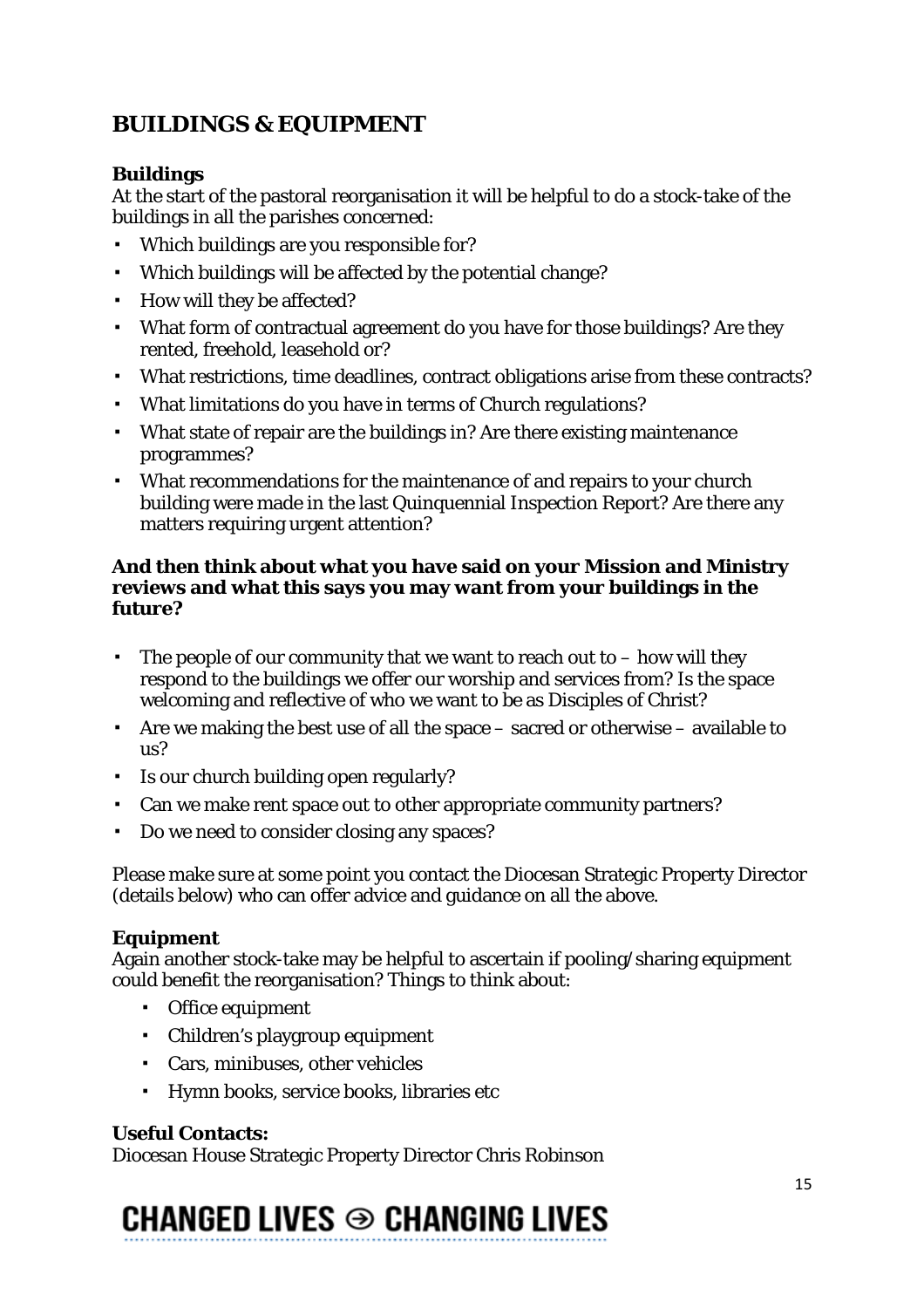### **SCHOOLS & YOUNG PEOPLE**

'To ensure that every child and young person in the Diocese is at the heart of mission, having the opportunity of a life-enhancing encounter with the Christian faith and the person of Jesus Christ; that they reach their God-given potential and are an integral part of church life.'

Our overall strategy for 2016 was imagined and written to realise both the Diocesan objectives and the Framework vision statement and comprises four focus areas:

- Communion and Communication
- Soaring on wings like eagles achieving the best possible outcomes for children
- A Vocation to Children
- Whole Church

#### **For you to consider:**

- What are the Church of England schools in all your parishes that you liaise and work with?
- Who are the key people you need to engage, consult and inform in those schools?
- What other schools in your geographical area may be interested in what you are doing? What do you need to tell them?
- What Youth Communities, networks, organisations do your parishes work with?
- How will your proposed changes serve and benefit your school children and young people?

#### **Useful Contacts:**

Diocesan House Director of Education - Quentin Roper

Diocesan House Children & Young People Officer - Murray Wilkinson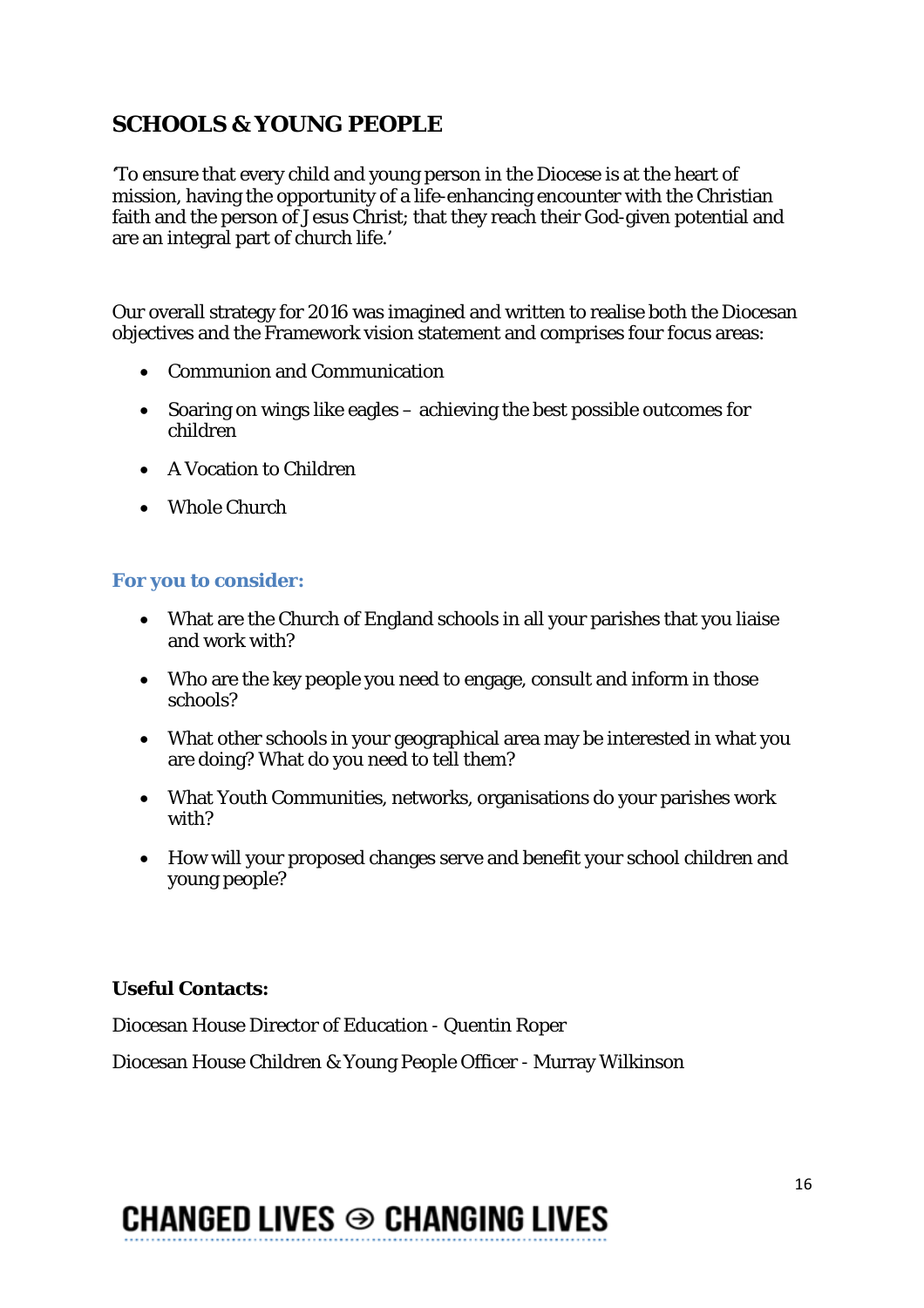### **COMMUNICATION**

#### **Generally**

You cannot over-communicate in a change situation; what you do have to be aware of is the **3Ms**:

- **The Market:** WHO are you communicating? How do they view you and how do you see them? How much influence and interest will they have in what you are doing?
- **The Message:** WHAT are you trying to say? There will be key messages you will want to say over and over again and new information daily/weekly/monthly. Should you be using facts & figures in detail? Should you be painting "Big Pictures" with headlines only? Should you be appealing to logic and rational sense or to deeply held values and emotional responses?
- **The Media:** HOW will you tell it? Through social media, other electronic media, written word, pictures, Face-to-Face, large group presentations, small group meetings? Should you be using visual aids, sound, written word? Think of the 5 senses and how you can reach each one of them. There are many channels to use but getting the right one to the right people using the right message is the clever bit!

**What the people you are communicating with could be thinking**

- Do you care?
- Are you competent?
- Are you telling the truth?
- Are you committed to act?
- What's in all this for me and others I care about?

*"I don't care what you know until I know that you care."*

#### **How they get their answers**

- 7% What you say
- 55% What you look like when you're saying it
- 38% How you say it; tone, match, congruence

#### **Useful Contacts:**

Diocesan House Director of Communications Anna Drew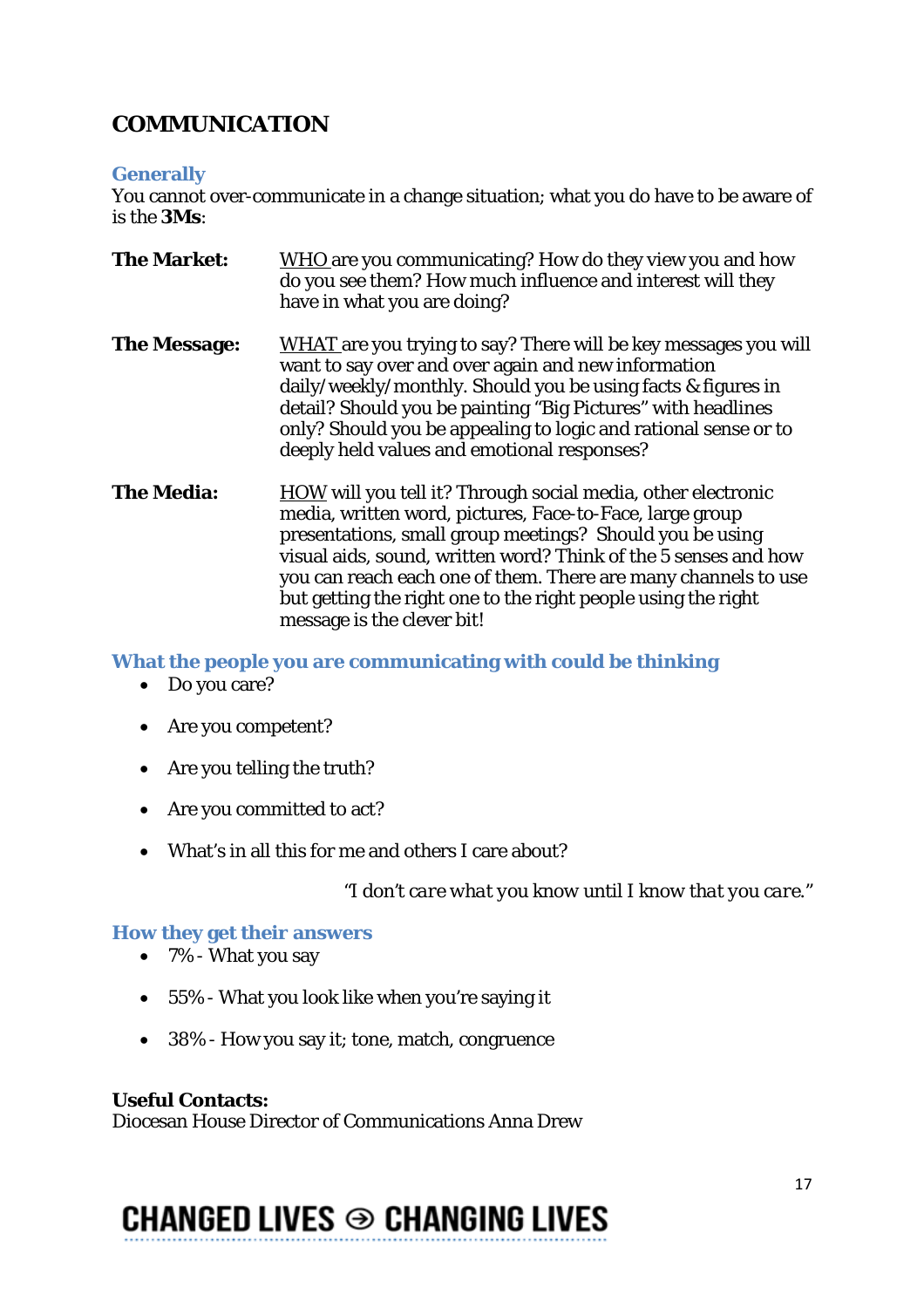### **CULTURE & CHANGE MANAGEMENT**

#### **General**

Shorthand for the meaning of culture is "the way we do things around here" and shorthand for culture and change management is "the way we do things around here is moving from here to there – wherever there is" Easy eh?

Except the "things" that are moving are people and everyone is unique and everyone will have a different understanding of what "here" is and what "there" is and the space in between. It is worth at the start of your pastoral reorganisation to do a simple **"Gains" versus "Losses"** exercise.

WHO WILL LOSE WHAT & HOW? WHO WILL GAIN WHAT & WHEN?



Some people take more time than others to come to terms with the change – they are not being difficult just need time. Others are being difficult and will need handling with sensitivity and diplomacy. The people who are leading the change have often been immersed in it for some time. They may forget that this could be the first some people have heard of it and therefore need time to reflect. This reflection could cover things such as:

- **Status** their own and the new team/group they will be part of
- **Autonomy** and whether they are given more direction or less
- **Familiarity** and how much of a change are the new processes, procedures and environment
- **Expertise and Skills** and whether it is narrowing or broadening
- **Competence** and how easy or difficult it will be to attain the new skills needed
- **Authority or Power** to make decisions
- **Relationships** and whether they are working with a new set of colleagues or not
- **Personal Beliefs and Values** that may be affirmed or affronted by the change
- **Group/Organisational Identity** to a new group or no group

And on the last point…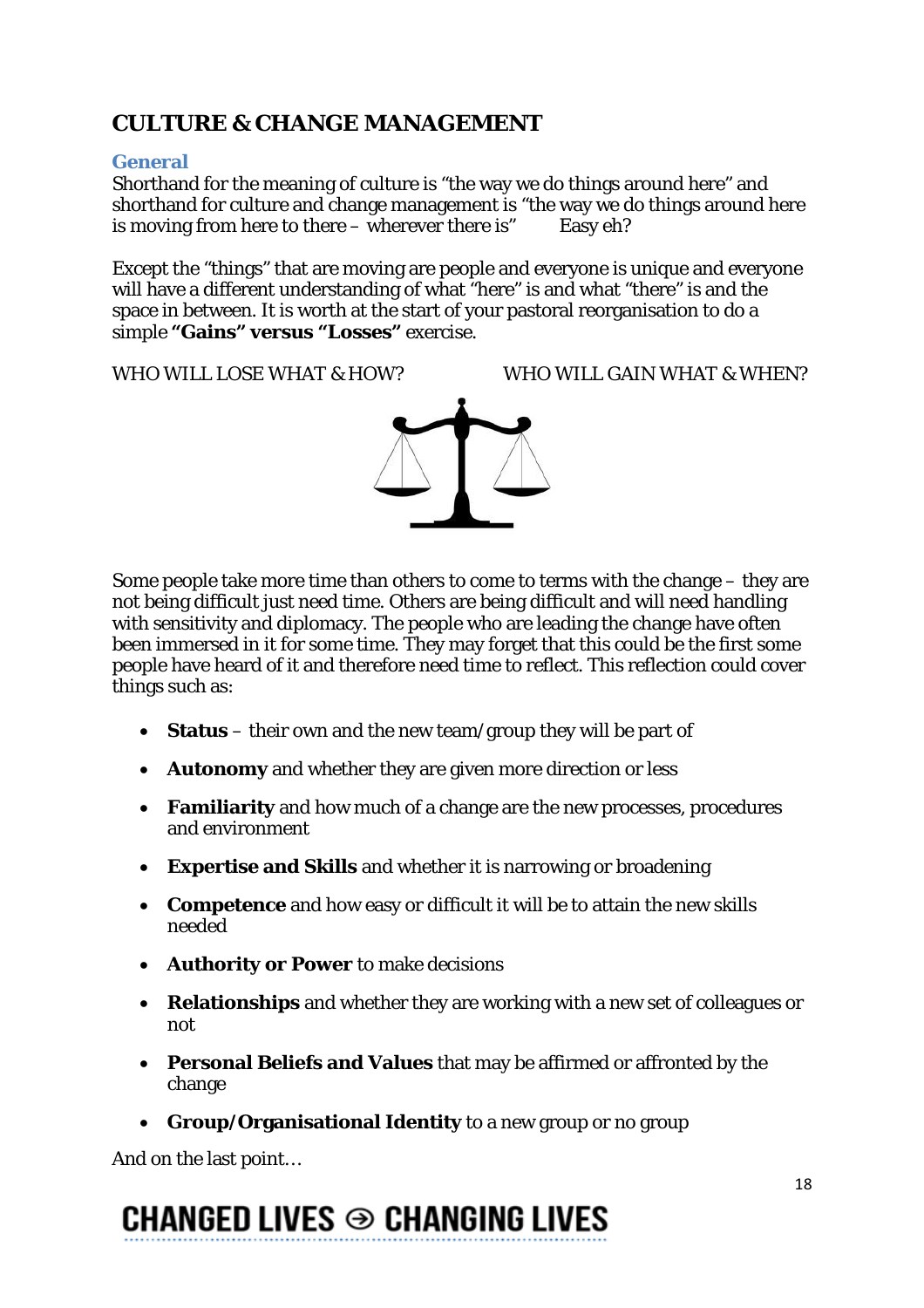#### **What's in a Name?**

A lot! People want to be able to identify with the new team/group and one way of doing this is to "name it" as soon as possible. The more people are involved in the naming the quicker they will start to make it their own.

#### **Stress what is NOT changing**

When the whole world around you seems to be a constant whirl of things you cannot catch up worth, it sometimes helps to identify what is NOT changing. This may be a Eucharist Service at a given time in a given church. It may be the priest-in-charge. It may be the festivals you celebrate.

For as St Paul says:

*"For I am sure that neither death nor life, nor angels nor rulers, nor things present nor things to come, nor powers, nor height nor depth, nor anything else in all creation, will be able to separate us from the love of God in Christ Jesus our Lord"*

#### **Useful Contacts:**

Diocesan House Communications Director: Anna Drew

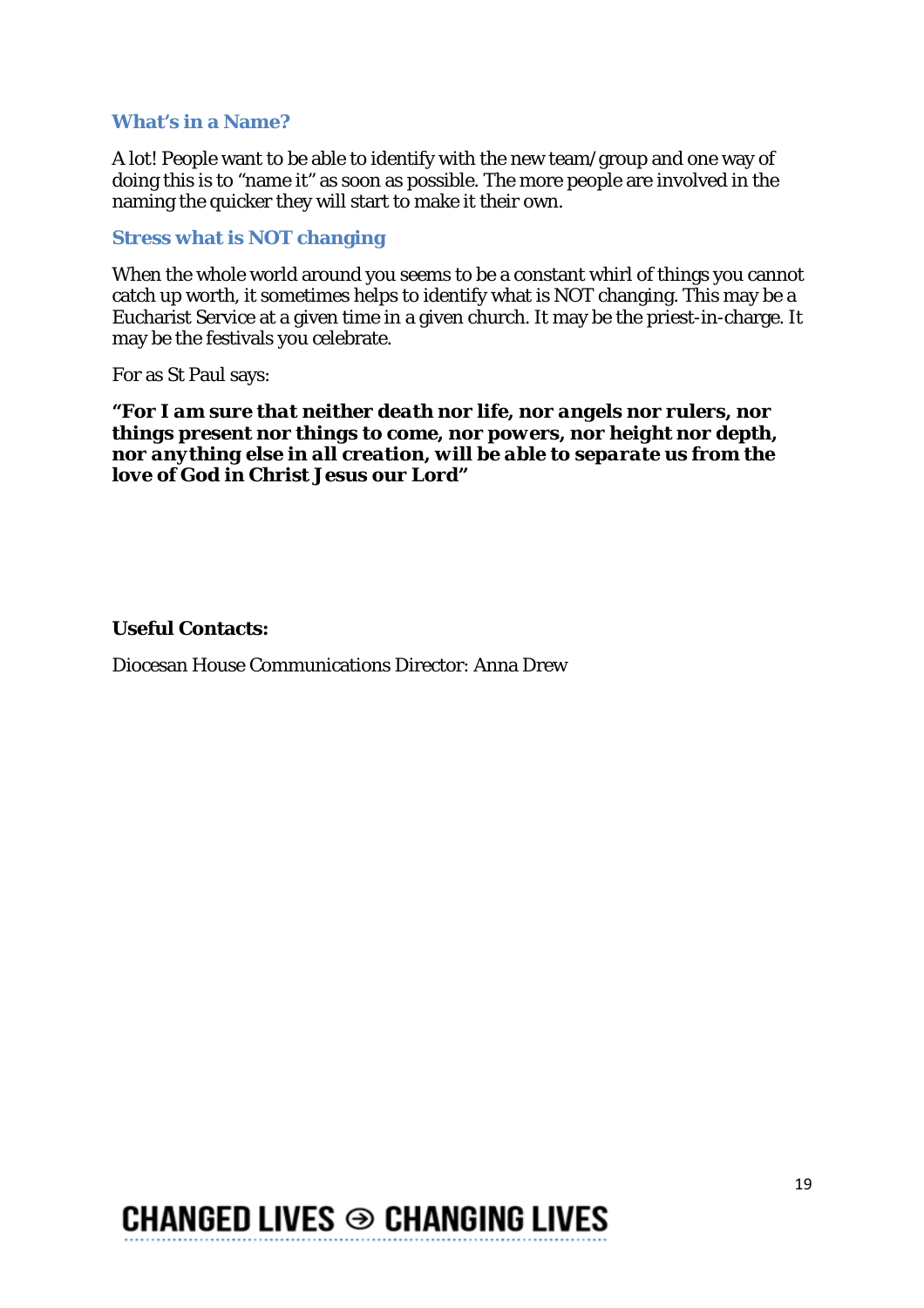*"Before I built a wall I'd ask to know What I was walling in or walling out, And to whom I was like to give offence. Something there is that doesn't love a wall, That wants it down."*

Extract from Robert Frost's poem, Mending Wall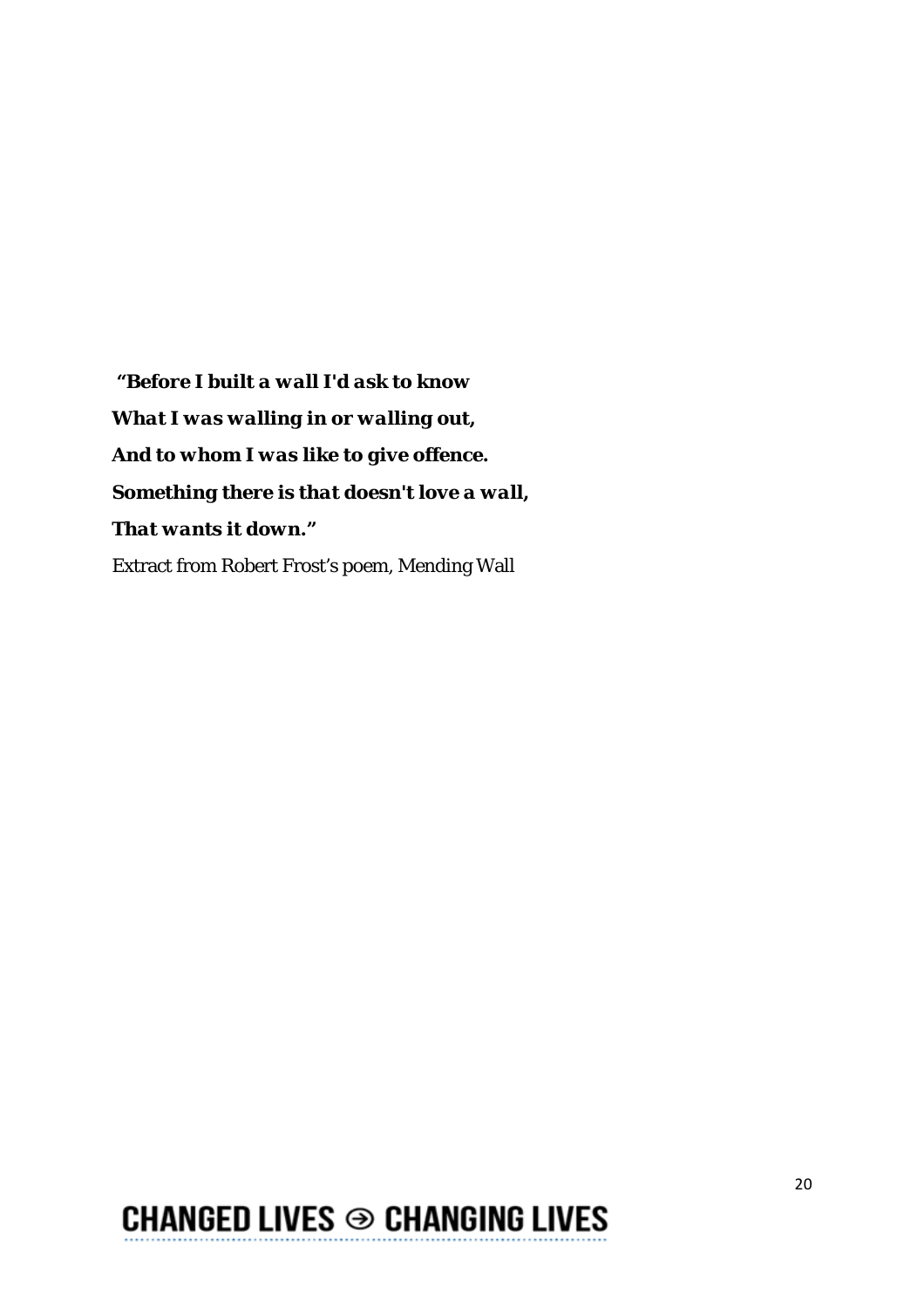### **APPENDIX A**

### **Glossary of words commonly used in Pastoral Reorganisation**

#### **Full version available at:**

*[https://www.churchofengland.org/clergy-office-](https://www.churchofengland.org/clergy-office-holders/pastoralandclosedchurches/pastoral/dpmmimps.aspx)*

*[holders/pastoralandclosedchurches/pastoral/dpmmimps.aspx](https://www.churchofengland.org/clergy-office-holders/pastoralandclosedchurches/pastoral/dpmmimps.aspx)*

#### *P74 - Glossary of terms*

**Archbishop** Senior bishop with authority over a Province - of Canterbury and of York.

**Archdeacon** An office held by a senior clergyman appointed by the bishop with an administrative responsibility over an archdeaconry. Some of his duties are laid down by law but in other respects his duties vary according to diocesan practice: they include care for church property.

**Archdeaconry** Sub-division of the diocese over which an archdeacon has administrative responsibility.

**Benefice** An ecclesiastical office carrying certain duties. An incumbent's benefice is therefore not a geographical area (see parish) but the office to which (s)he is appointed and may comprise one or more parishes. A benefice may be a rectory or vicarage from which the incumbent is called rector or vicar.

**Bishop** In the Church of England the bishop is the central focus of organisation and ministry within his diocese. He is the chief pastor and authority and shares the cure of souls with all the incumbents of that diocese. He is also, in his own person, the chief representative of the diocese in the work of the wider church. He may be assisted by suffragan or assistant bishops.

**Common Tenure** The basis on which all Church of England offices will eventually be held under the Ecclesiastical Offices (Terms of Service) Measure 2009. Existing holders of freehold offices may decide not to opt-in to Common Tenure but new office holders will be on Common Tenure.

**Chapel of Ease** A consecrated church that it is not a parish church but is within a parish that does have a parish church. Originally for the ease of parishioners who could not attend the parish church.

**Church Representation Rules** Schedule 3 to the Synodical Government Measure 1969 but updated as a separate booklet. They contain the mechanism for the setting up of representative bodies in the Church of England from parochial church councils to the House of Laity of the General Synod.

**Cure of Souls** 'Cure' means 'care'. The bishop has the universal cure of souls in a diocese but, subject to this, the incumbent of a benefice (or team rector and team vicar(s) in a team ministry) has the exclusive cure of souls within his or her parish or parishes. The expression should not be confused with the more general phrase 'pastoral care'.

**Deanery** A sub-division of an archdeaconry usually comprising between 10 and 20 parishes.

**Declaration of closure for regular public worship** The act of closing a church for public worship under the Mission and Pastoral Measure 2011.

**Diocesan Board of Finance** A company constituted by the diocesan synod and regulated by the Companies Acts. A board of finance holds property for Church of England purposes, transacts business in that connection and acts as a committee of the diocesan synod. It normally also acts as the diocesan trust.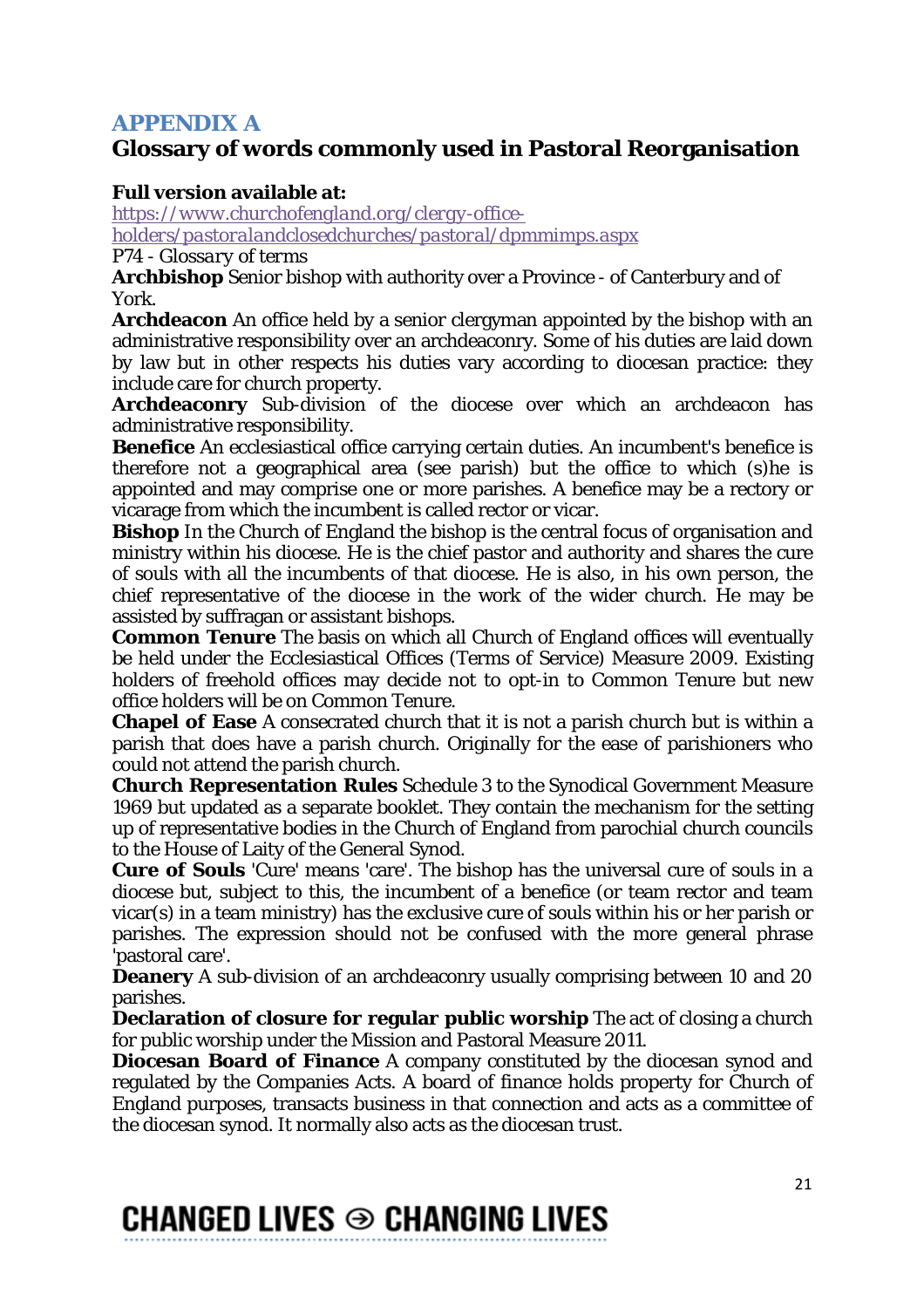**Diocesan Mission and Pastoral Committee** Statutory Committee established by the Mission and Pastoral Measure 2011. Its duty is to review the arrangement for pastoral supervision in the diocese and, as appropriate, to make recommendations to the bishop.

**Diocese** One of 43 main territorial units of the Church of England over which a bishop has responsibility. Divided into archdeaconries, deaneries and parishes.

**District Church Council** If a parish comprises two or more places of worship or churches then individual councils can be set up for the districts in which each place of worship or church is situated to exercise such functions as may be delegated by the parochial church council.

**Glebe** Land or buildings vested in the Diocesan Board of Finance that either provides a rental income to augment the Diocesan Stipends Fund or provides housing for those involved in the cure of souls.

**Group Council** Where a group ministry is established the parochial church councils of the individual parishes can form a group council to act in the area as a whole in such matters as the individual PCCs together decide.

**Group Ministry** An arrangement, authorised by the Mission and Pastoral Measure 2011 whereby the clergy of two or more separate benefices can assist each other to make the best possible provision for the cure of souls in the area as a whole.

**Incumbent** Holder of a benefice (which can be either a freehold or a Common Tenure office) - and can be either a rector or a vicar - with responsibility for the cure of souls. May be assisted by curate, deacon, licensed lay worker, retired priest etc.

**Interested Party** One of the statutory persons or bodies that the Diocesan Pastoral Committee is required to consult in accordance with s.6  $\neq$  21 of the Mission and Pastoral Measure 2011.

**Joint Parochial Church Council** Where a benefice comprises two or more parishes the parochial church councils of the individual parishes can form a joint parochial church council to act in the benefice as a whole in such matters as the individual PCCs together decide.

**Leave to Appeal** Any person who makes a representation to the Commissioners against a pastoral scheme has a right to apply for leave to appeal to the Judicial Committee of the Privy Council against a decision of the Commissioners to proceed notwithstanding that representation.

**Members ('Other') of a Team Ministry** May be clerical or lay (see s.34 of Mission and Pastoral Measure 2011). They share the pastoral care of the area with the team rector and team vicars, but NOT the cure of souls.

**Mission and Pastoral Measure 2011** The Measure of the General Synod which authorises changes in pastoral reorganisation. Designed to "make better provision for the cure of souls". Part of the law of the land and equivalent to an Act of Parliament.

**Parish** The basic geographical unit over which an incumbent has cure of souls. There may be several parishes within the area of one benefice.

**Parish Centre of Worship** An unconsecrated Place of Worship designated by the bishop under s.43 of the Mission and Pastoral Measure 2011 whereupon for most purposes (other than marriage) it is regarded as a parish church.

**Parish Church** A consecrated building in a parish in which, subject to canon law, the statutory services must be held. Parishioners have a right to be married, baptised etc. in the parish church. S.41(2) of the Mission and Pastoral Measure 2011 requires that any new church or existing building which is to become a parish church must be